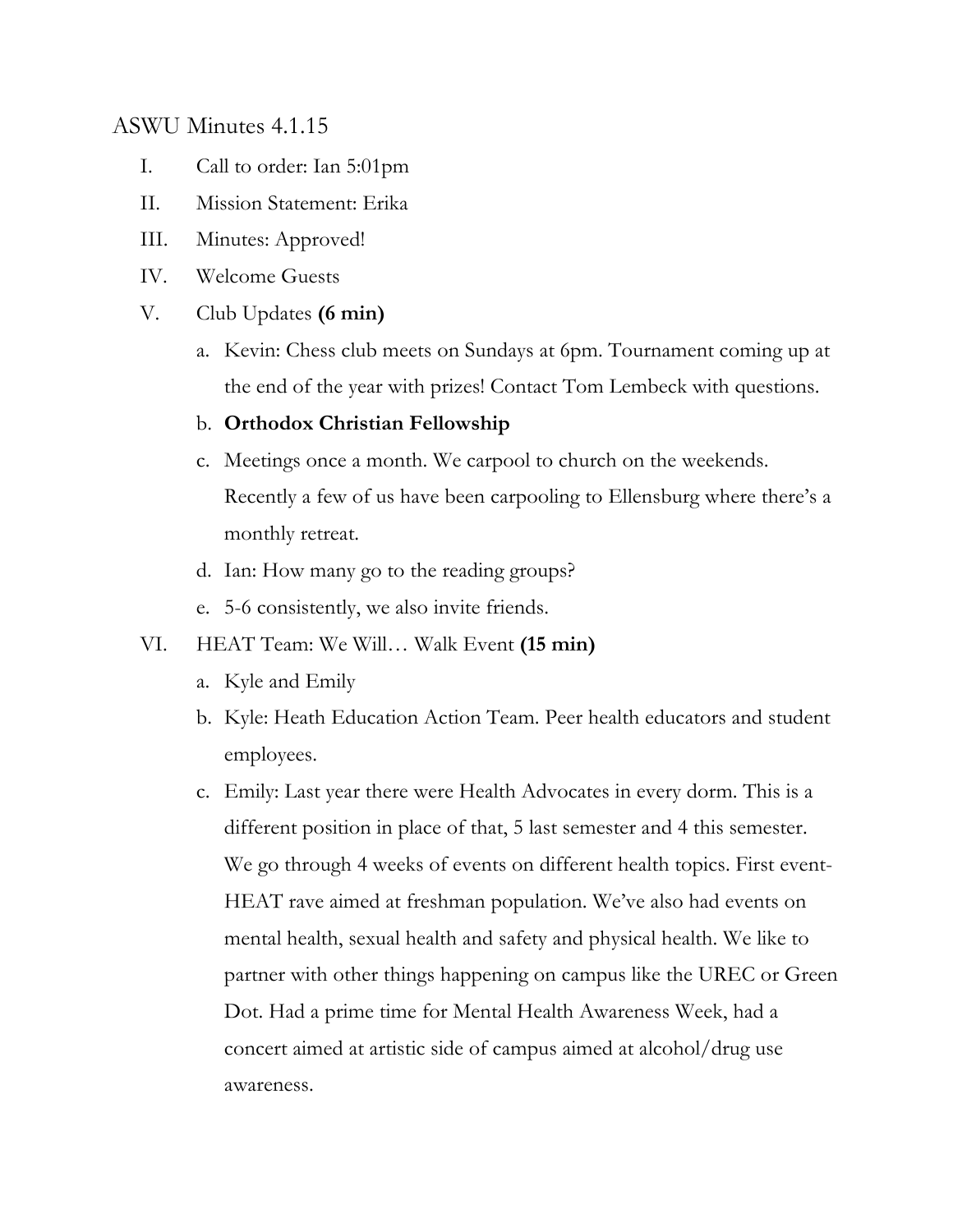- d. Kyle: Next event- We Will Walk. Proactive ways to keep the campus safe and supportive for all. Looking for resources from ASWU- \$570 to go to FRF and AV costs and printing and advertising and hopefully a dorm party for the dorm with most attendance. We have asked for support from other places. Sodexo is donating a free lunch for participants, local businesses donating items for goody bags.
- e. Bre: Date?
- f. Kyle: April 11 at 10:30am. 2k5k it'll start in the Loop. 2 different courses, show up whenever. We have a signup ahead of time but can also sign up on the day of.
- g. Emily: Not just for students, faculty and staff as well.
- h. Benjamin: What has attendance been like?
- i. Kyle: Biggest event was our HEAT rave, and we're hoping to bring lots to this one.
- j. Emily: Average is 30-40.
- k. Ian: First year transition to HEAT team, would you say it's been successful? What has worked well or not?
- l. Kyle: Its different that we're not student leadership, I think that's been helpful because we're not tied to each dorm.
- m. Emily: With different types of events, all sorts of ideas. I think they're adding more members next year. We realized the importance of creativity for ideas for new events.
- n. Jenna: Do you work with the health center anymore?
- o. Kyle: Yes we're student employees through the health center.
- p. Chase: How would people be a part of the team?
- q. They've already hired them.
- r. Ian: Any returners?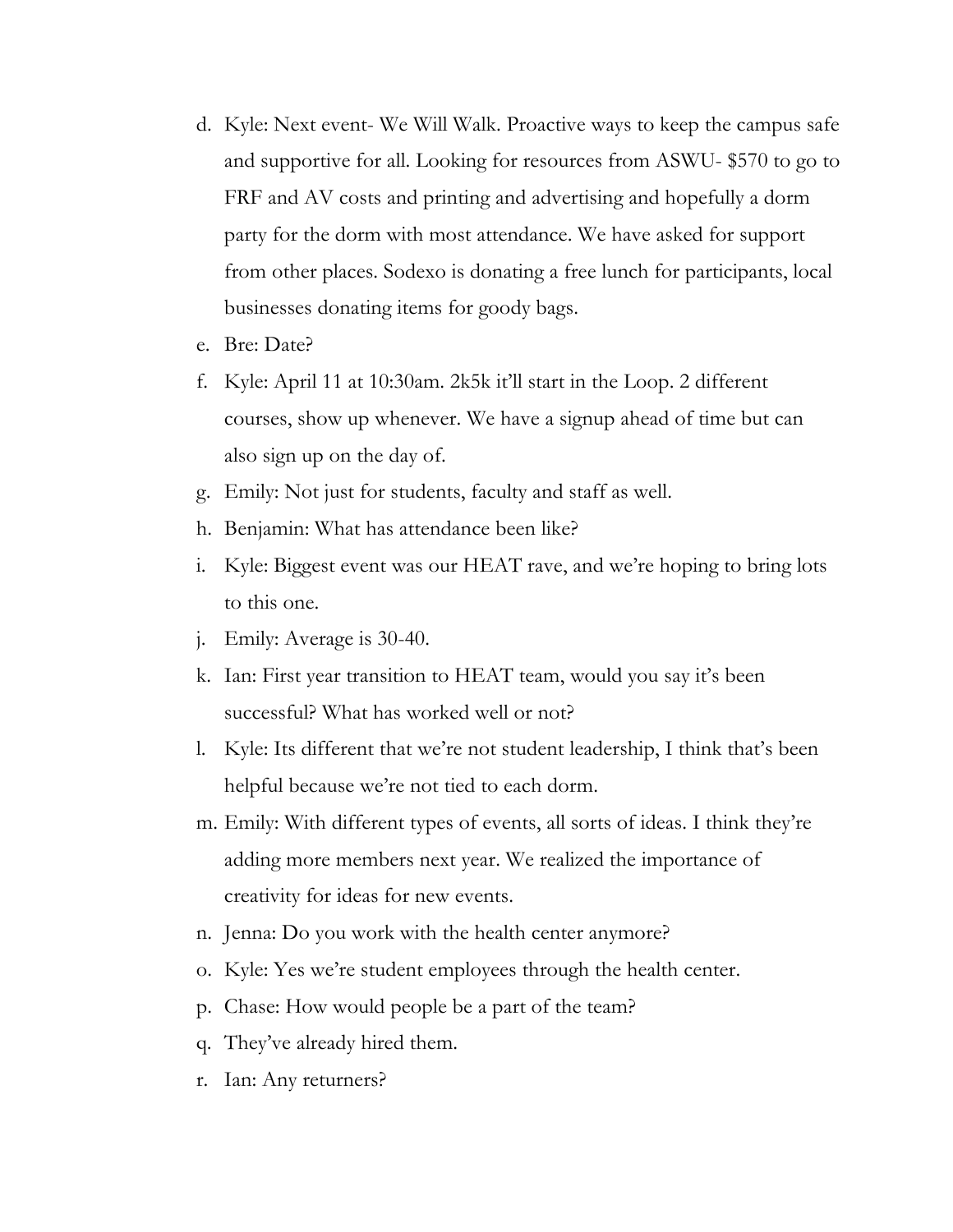- s. There's one.
- t. Joshua: Would you think that might be a helpful thing for CDA's to go away from the dorms as well?
- u. Kyle: I think it depends on how they feel connected to the dorms.
- v. Emily: Health advocates have always been tied to the health center, this change happened because of the changes in the health center.

## VII. FVP **(10 min)**

- a. Updates
- b. Club Charter: Engineering Club
- c. Kevin: We recommended that they get chartered at chartering committee.
- d. Niel: We want to start an engineering club, it would be a great opportunity for engineering students to meet each other and get some hands on technical experience. 2 main functions- competitive engineering team. It would be excellent for Whitworth to be represented at competitions. Bi-weekly meetings, going over how to build different things, get people in the community to come in and speak, etc.
- e. Danny: What do engineering competitions look like?
- f. Niel: A lot of engineering competitions are put on by professional organizations. They do all sorts of stuff- building drones, robots, etc.
- g. Danny: Who's the professor backing you up?
- h. Niel: Dr. Stevens is our club advisor but pretty much the whole department is on board.
- i. Alicen: Do you have a lot of students interested?
- j. Niel: We've had a ton of people say they'd be interested in participating, 10 personally. Also my leadership team of 3 other people.
- k. Kai: Do you have a classroom or an area with tools necessary to use?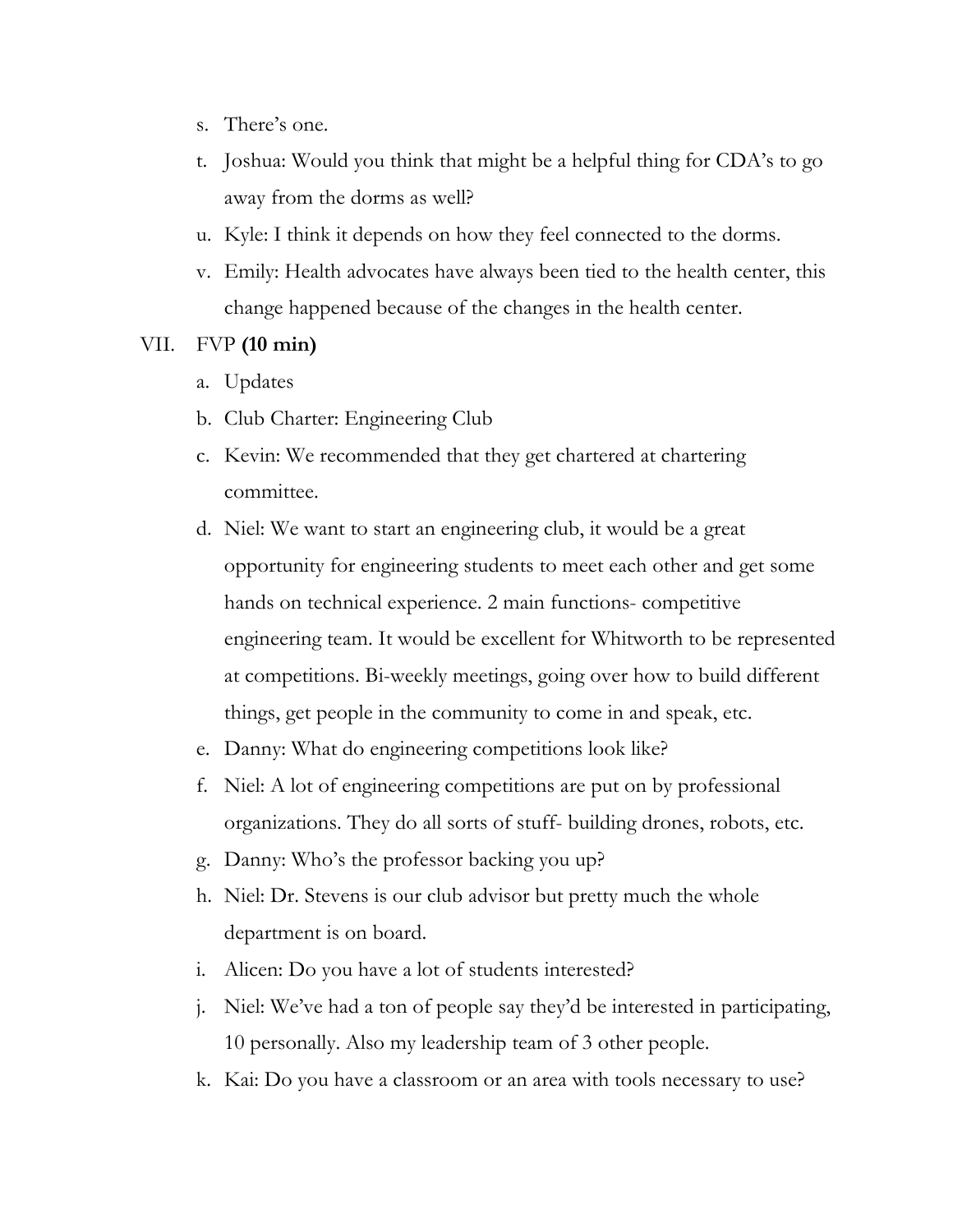- l. Niel: We have the Whitworth shop, a bunch of equipment, 3D printer, everything we'd need. For regular meetings we'd probably go to Eric Johnston
- m. Joshua: Would you be coming back to ASWU to requisition for funds in the future?
- n. Niel: No, the main way we'd get funds would be corporate sponsorships for competitions, projects aren't very costly usually. Perhaps alumni support as well.
- o. Step out
- p. Erika: Is there anything in the handout about welding? Is there a waiver they'd have to sign?
- q. Kevin: we have liability forms.
- r. Motion to charter
- s. Second

#### **t. Club chartered!**

u. Kevin: \$4,692 in unallocated \$7,421 in capital. Sunday we passed requisitions for Threads community to get yarn supplies, etc. Also want to announce that the Luau is on April 25. Tickets will be on sale starting tomorrow at the info desk. 2 weeks before the luau they will be selling them from 5-7 outside the dining hall. \$12 for students. Asa told me they're \$4 off if you order them 2 weeks out, and it'd be \$12 the day of. Order sooner than later. Budget committee is happening on April 20-21. Starts at 5pm, if you want to be in budget committee I'll have a signup on my door. We come up with the whole budget for the year. On thatmake sure that if you are a new coordinator or if you are an existing coordinator get in contact with who got hired and talk about what you might ask for next year. I'll also have a signup on my door for time slots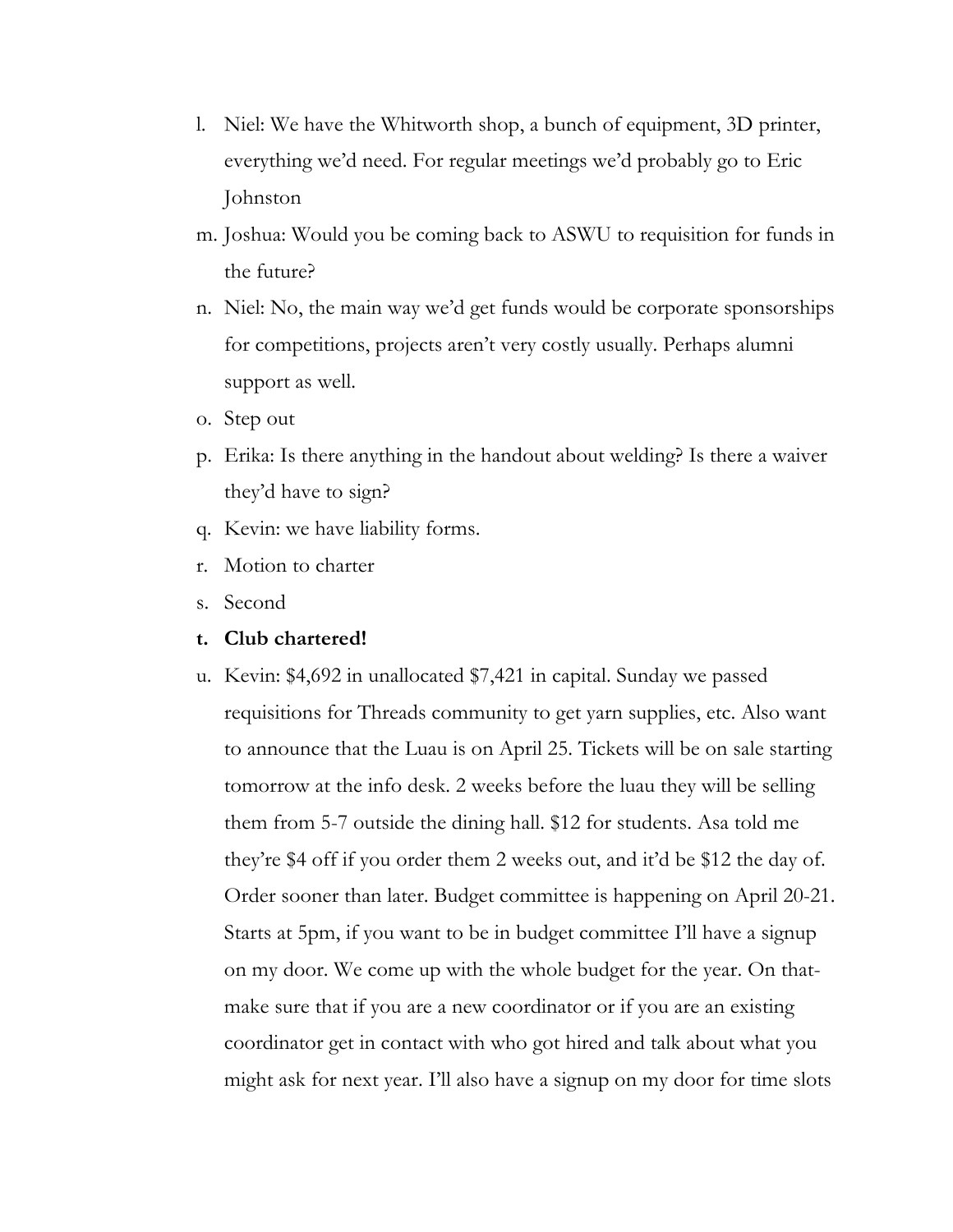to requisition. All new and old coordinators will need to come and say how much money they want.

- v. Ian: If they're on the committee can they go in and out or do they have to be there the whole time?
- w. Kevin: Yes they need to be there the whole time. Same time both nights. Dinner is provided. Talking about Springfest- talk to me if you have ideas about how clubs can be involved in that!
- VIII. Reports & Vibes **(15 min)**
	- a. Ali: Pass
	- b. Jacob: Shout out to Bailey for next year! For BJ- there will be an ice cream party sponsored by me and the basketball team April 7 at prime time. Volleyball tournament- grass 2v2 April 18th. Locations we're considering are the Loop, Omache, and the area in front of Duvall/East.
	- c. Ashton L: Tomorrow is McClain's pizza night in conjunction with alumni office- kickoff for senior giving campaign.
	- d. Benjamin: We have a few people running for senator next year, Frisbees are ordered, looking for a date for BMac in Concert looking at April 26.
	- e. Danny: Dub Club is tomorrow 9:30pm! We have a bunch of monster and there will be a VIP lounge.
		- i. Jacob: How do you get into this VIP?
		- ii. Danny: I haven't decided yet, just a big list of names.
	- f. Danny: 50 t-shirts to the first people who show up!
	- g. Haley: Pass
	- h. Alicen: Warren Peace is happening April 10 from 3-6pm in the loop on the stage. Encourage residents to try out- on Monday and Tuesday. Open tryouts. Senators should have gotten posters. Jubilation prepared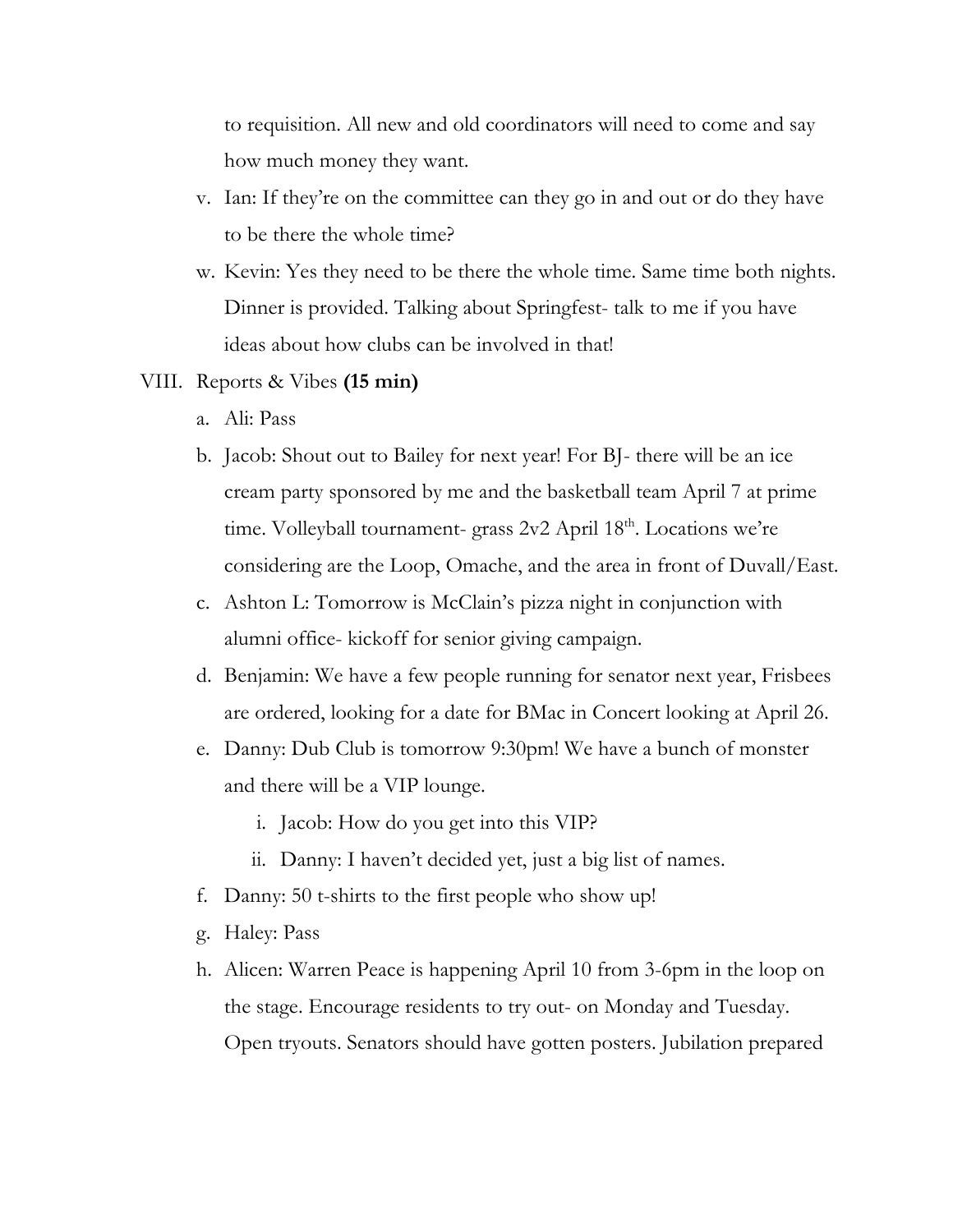some dances and will be having an event after Warren Peace at 7pm in the MPR. So You Think You Can Dance. May 1 BMW movie night.

- i. Joshua: Pass
- j. Bre: April 8, Alan Jacob will come talk to them and explain the housing lottery and after that we'll do tours. If you're willing to show your room let me know. BJ is trying to facilitate a giant night game at the end of the year but we need leadership to be in on it.
- k. Elaine: Pass
- l. Niehls: Spring Break is over- life goes on. We had a couple good trips, went to Northern Arizona and trip to California went well. Climbing trip this Friday- not many people signed up yet. Question for Danny- instead of a VIP box you could do a penalty box like in hockey.
- m. Raleigh: Jubilation 7pm April  $10<sup>th</sup>$ . You can sign up for it- not limited to Jubilation. I'm performing a piece with a friend of mine. Pirate Idol is right before Dub Club, 7pm-9pm. We've had some late cancellations so it might end sooner. If you have friends who would like to let me know. Gala coming up on the  $18<sup>th</sup>$ - Saturday 8-12. I still need volunteer.
- n. Saige: Alicen is doing a great job planning.
- o. Marianne: Pass
- p. Graham: Pass
- q. Laurel: The Imitation Game is April 9. I still have 2 post-release movies that dorms or clubs can show. I booked Craig Carges for Springfest.
- r. Jerrica: Pass
- s. Jessica: Pass
- t. Skyler: Pass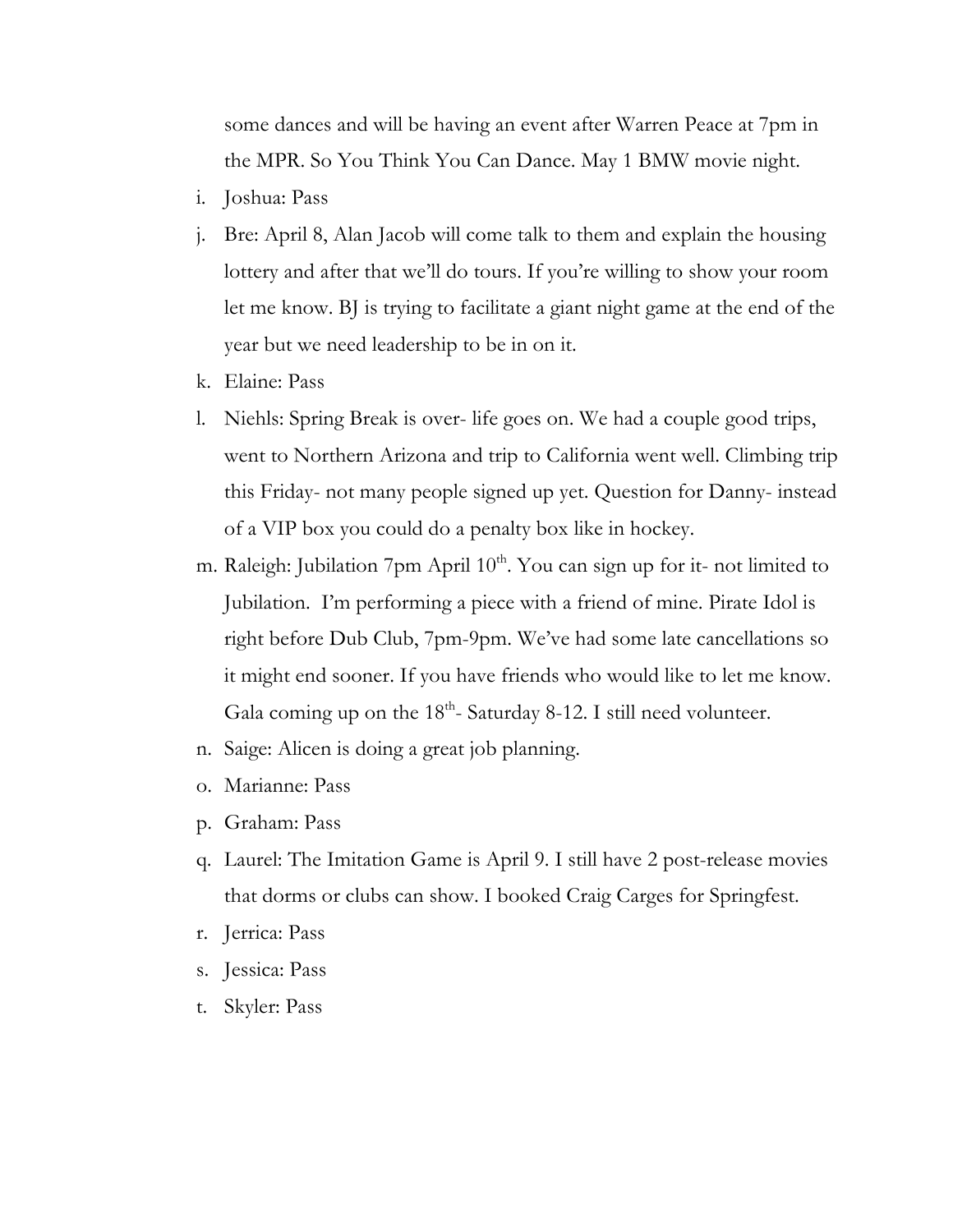- u. Erika: Off campus is good- me and Graham are planning Wonderlandlooking at go-kart fun there. I've heard some people not too happy with the paper ballot system. Off campus and people studying abroad
- v. Ian: Study abroad people would just have to reply to the email to Eli with their vote.
- w. Erika: (privacy concern)
- x. Jessica: Eli can see how individual people vote with the online system anyway.
- y. Erika: Also concerns about endorsements.
- z. Jenna: Also heard concerns about that.
- aa. Lauren: Open house in Boppell, we will be touting fridges, couches, thermostats for your own room, storage rooms, etc. the  $15<sup>th</sup> 8-9:30$ . {Boppell smoothie shop event April 24}
- bb.Samantha: For the 24<sup>th</sup> you might have to look into renting your own sound because the Luau will take a lot of it
- cc. Ashton S: Pass
- dd.Kelsey: Pass
- ee. Kevin: Heard a vibe- people didn't know what hanging things were on the Dub Club advertisement. {Hanging hazard}.
- ff. Raleigh: There was someone messing around with Danny's streamers and tying them around their neck. If you see anyone doing that tell them not to. That's why they're free hanging.

#### IX. EVP **(5 min) \*He will be in and out of the meeting due to elections.**

- a. Election Update
- b. Eli: Elections are going as well as you'd expect a newer model to go. Overall it's been going well- lots of votes. Concerns- Abroad students they directly email me and I kick them a ballot. If for some reason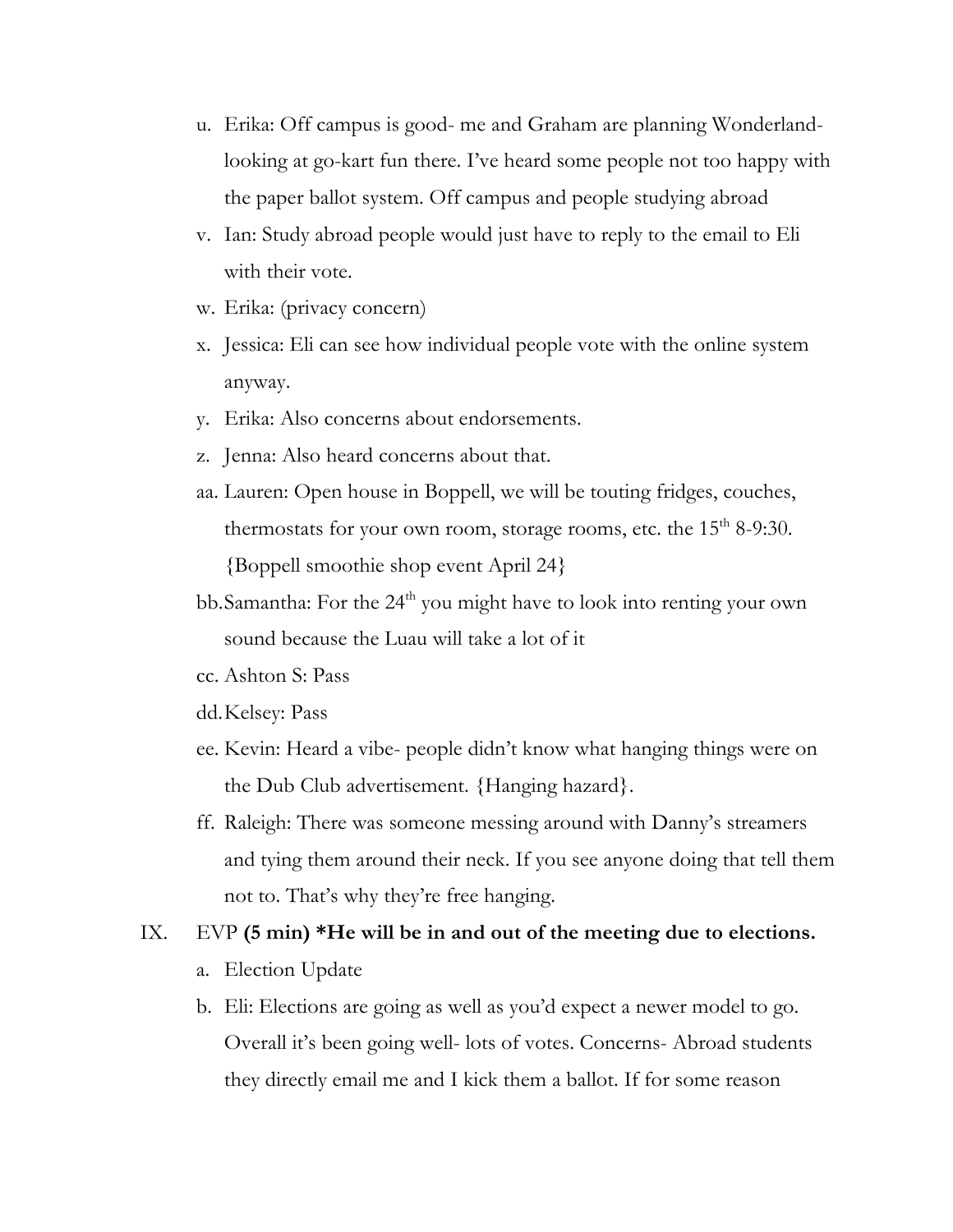there's a disability where you can't come to campus I'll kick them a ballot. The most important to talk about is endorsements. Anyone can support someone as an individual but you cannot leverage your position for an endorsement. RA's often have hall emails, whiteboards/mirrors, etc. That would be leveraging if they use those materials for communicating means.

- c. Ian: It's using your position in a way you shouldn't.
- d. Eli: But no one is stopping individuals from endorsing someone. I'd encourage you to think twice before you do an endorsement. It's a fine line to walk between being an individual and using your position. We will be looking into the proportionality in the off-campus vote to make sure this wasn't an undue burden to the off campus community. We'll find that out tonight, when we decided to do paper ballots it was with the intention for a higher turnout. We won't know until tonight and then the SEC can discuss. Keep in mind- elections are fluid events, we will do our best to communicate well throughout the process.
- e. Lauren: How long are polls open?
- f. Eli: Every primetime will be open, 8-9 in the hub for the off campus community.
- g. Jerrica: Laurel wants to know how the day student thing happened (not sure)
- h. Guest: Depending on how people voted with off campus, etc. would it be possible to change it?
- i. Eli: It would have to be very well communicated because we want to be consistent as possible.
- j. Erika: I think it should have been said more before elections that we can't endorse anyone with our positions.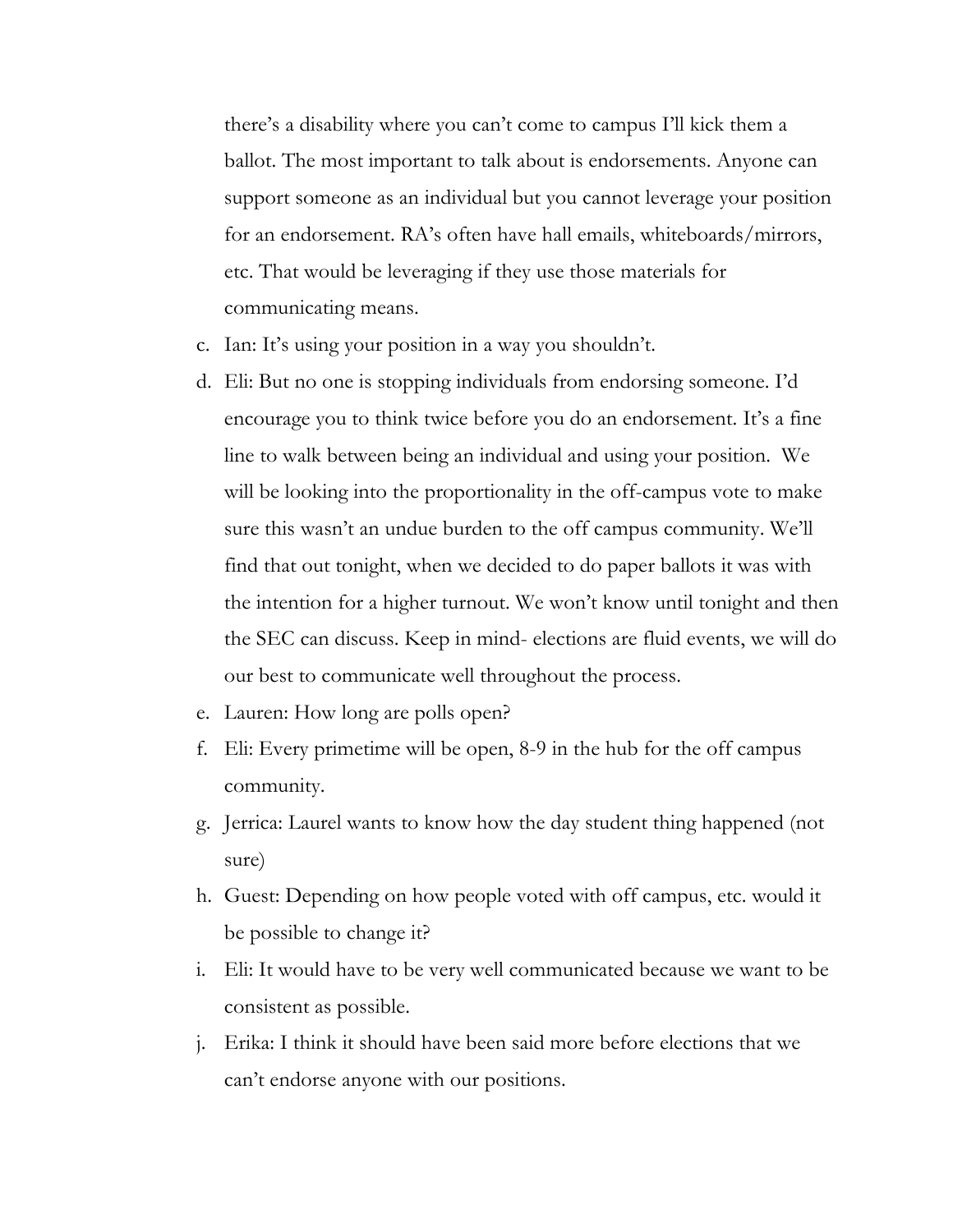- k. Samantha: I think you're working off of SEC rules- if you're in the SEC you can't, but if you're not on that you can if you don't use your position.
- l. Eli: It's very gray- it's hard to disentangle your identity from tour position in situations like that. But there's nothing that bars that from happening. Rules are very specific at times and very vague at other times. Inconsistency problems are coming out. I want people to bring things up.
- m. Ian: Another struggle with endorsements- RD's have given their staffs different expectations in years past.
- n. Eli: I'll send an email to the RD's tonight. Some might also be operating under that assumption that they can't.
- o. Bre: Conversations in BJ between leadership and students, as freshmen they have no idea who these names and faces are. We have to talk about these candidates- our goal has been to do it objectively but its unrealistic to say they won't say a word.
- p. Announcements
- X. President **(10 min)**
	- a. Ian: Theology department- new discussion program called Overflow. First one is on April 6. Students of all majors. Topic: What is a Christian University? With theology professors here in the chambers 7-8:30. Questions contact anyone in the theology department.
	- b. Spokane Gives Week: Challenge from the Mayor
	- c. Ian: Yesterday, met with other student body presidents in the area. Met with the mayor yesterday- talked about getting student bodies more involved in the community. One way is Spokane gives week. Challenging other communities to do this as well. Week-long week of service for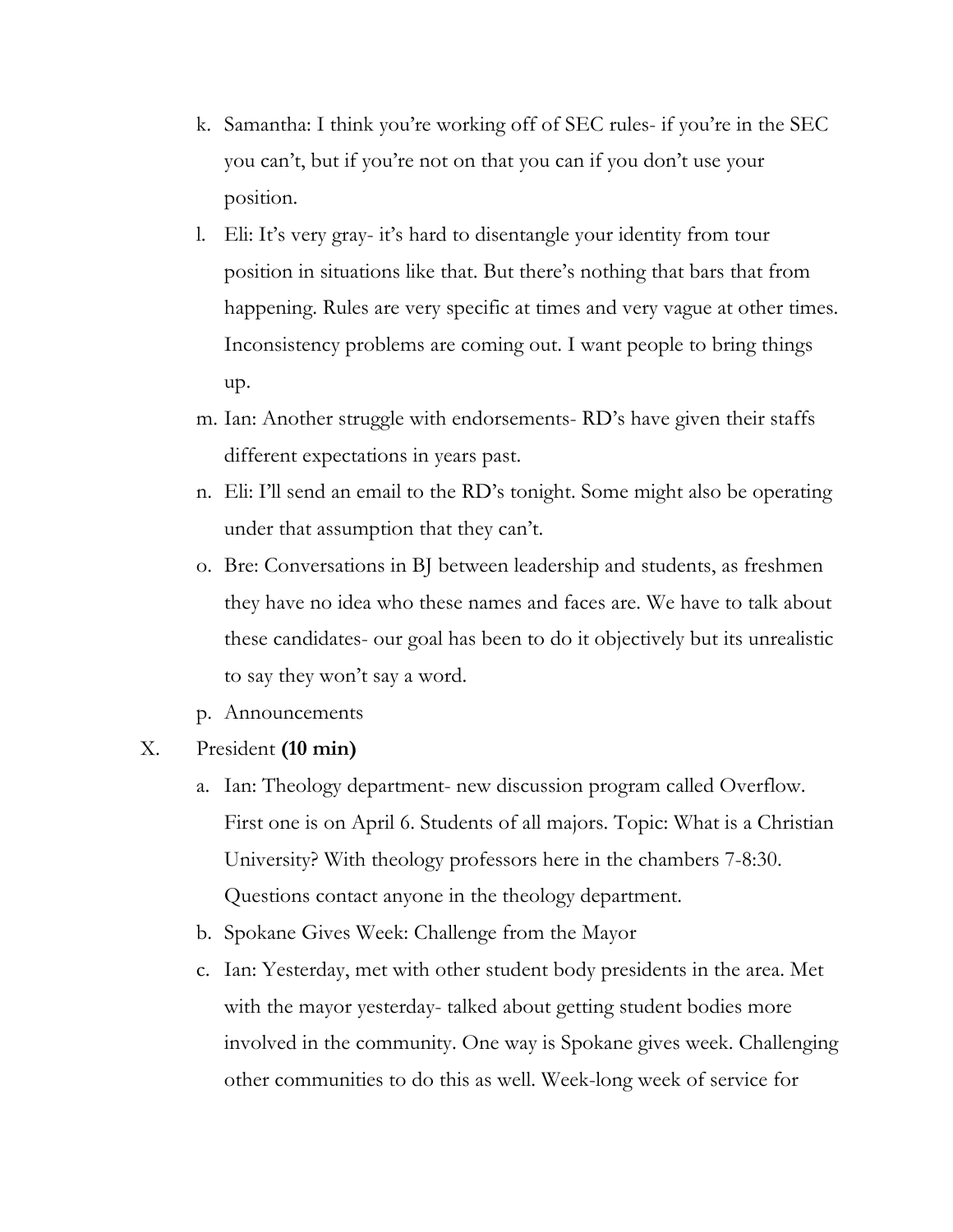Spokane. I'm encouraging senators to plan their service projects the last week of April. They have a number of programs and events that are already happening volunteerspokane.org. Encouraging us to plan our own events in our own area. Per capita we are the #2 college town in the US.

- d. Danny: The service-learning center changed their name?
- e. Ian: They changed their name. On Monday ribbon cutting ceremony (Dornsife)
- f. Ian: Mayor asked this- what are fun things they're missing for 14-21 year olds?
- g. Jacob: I would say if you're 14-21 you have Swaxx night club, Sky High, the mall just built another trampoline park, froyo, etc.
- h. Bike lanes
- i. Guest: Karaoke rooms
- j. Jacob S: We only have one climbing gym, super expensive they can charge whatever they want.
- k. Ian: They're revamping Riverside park. Building a new sports complex down by the river for big events/tournaments.
- l. Lauren: Something coming up on the ballot is a measure that will increase STA's budget so you should all vote if you can.
- m. Ian: A lot of students can't get downtown as well.
- n. Announcements
- o. STAR awards: Niehls! You shared a story yesterday about how you didn't drink a lot of water and how you shared a proverb. We got a cup for water for you. You've done a great job this year!
- p. Ian: Dayna! You did 2-3 weeks of hiring, that's a crazy week for you so we got you chocolate. Other one is for Rachel.